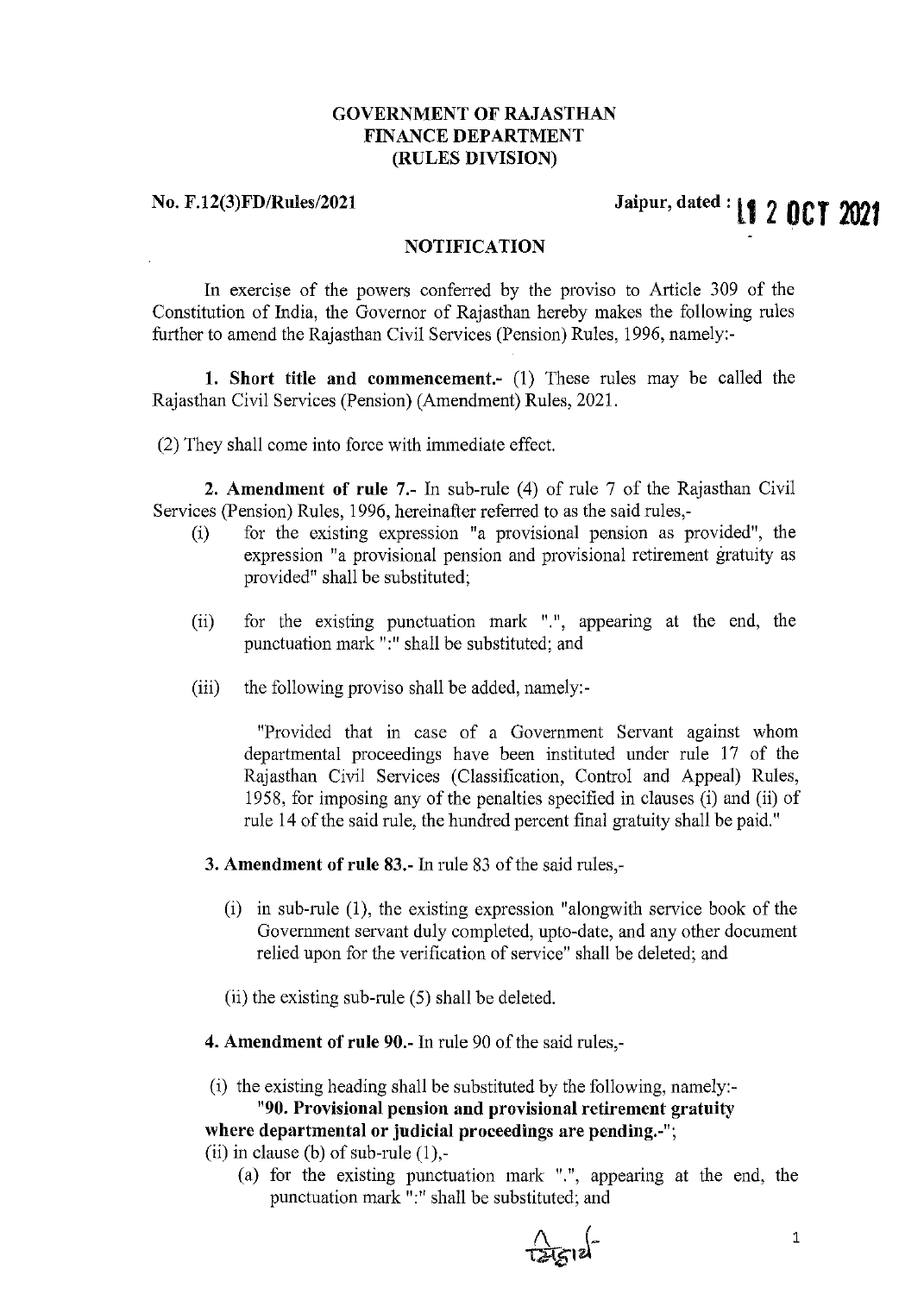(b) the following new proviso shall be added, namely:-

"Provided that no recovery shall be made from provisional pension paid under sub-rule (I), where the pension finally sanctioned is less than the provisional pension or the pension is reduced or withheld either permanently or for a specified period."

- (iii) the existing clause (c) of sub-rule (I) shall be substituted by the following, namely:-
	- "(c) in respect of the Government Servant referred to in sub-rule (4) of rule 7, the provisional retirement gratuity may be paid as under,-
	- (i) fifty percent amount of gratuity to the Government Servant against whom departmental proceedings have been instituted under rule 16 of the Rajasthan Civil Services (Classification, Control and Appeal) Rules, 1958 or against whom criminal case involving moral turpitude or offence relating to his official duty is pending; and
	- (ii) twenty percent of amount of gratuity to the Government Servant against whom amount of House Building Advance has been set apart for recovery out of retirement gratuity at the time of grant of House Building Advance or against house rent of Government Accommodation is due."; and
- (iv) the existing sub-rule (2) shall be substituted by the following, namely:-
- $'(2)$  The provisional retirement gratuity paid under clause (c) of sub-rule (1),-
	- (i) shall be adjusted against final retirement gratuity sanctioned to such Government servant upon conclusion of departmental proceeding or Judicial proceedings and if amount paid is in excess of amount payable, such excess amount shall be recovered; and
	- (ii) shall be recovered from the Government servant who is removed or dismissed from the service on finalization of departmental proceedings under rule 16 of the Rajasthan Civil Services (Classification, Control and Appeal) Rules, 1958 Or criminal case involving moral turpitude or offence relating to his official duty."

**5. Amendment of rule 98.-** In sub-rule (l) of rule 98 of the said rules, the existing expression "along with the Government servant's service book duly completed up-to-date and any other documents relied upon for the verification of the service claimed" shall be deleted.

**6. Amendment of rule 114.-** In para 2 of guidelines below rule 114 ofthe said rules, the existing expression "alongwith service book of the employee" shall be deleted.

 $25512$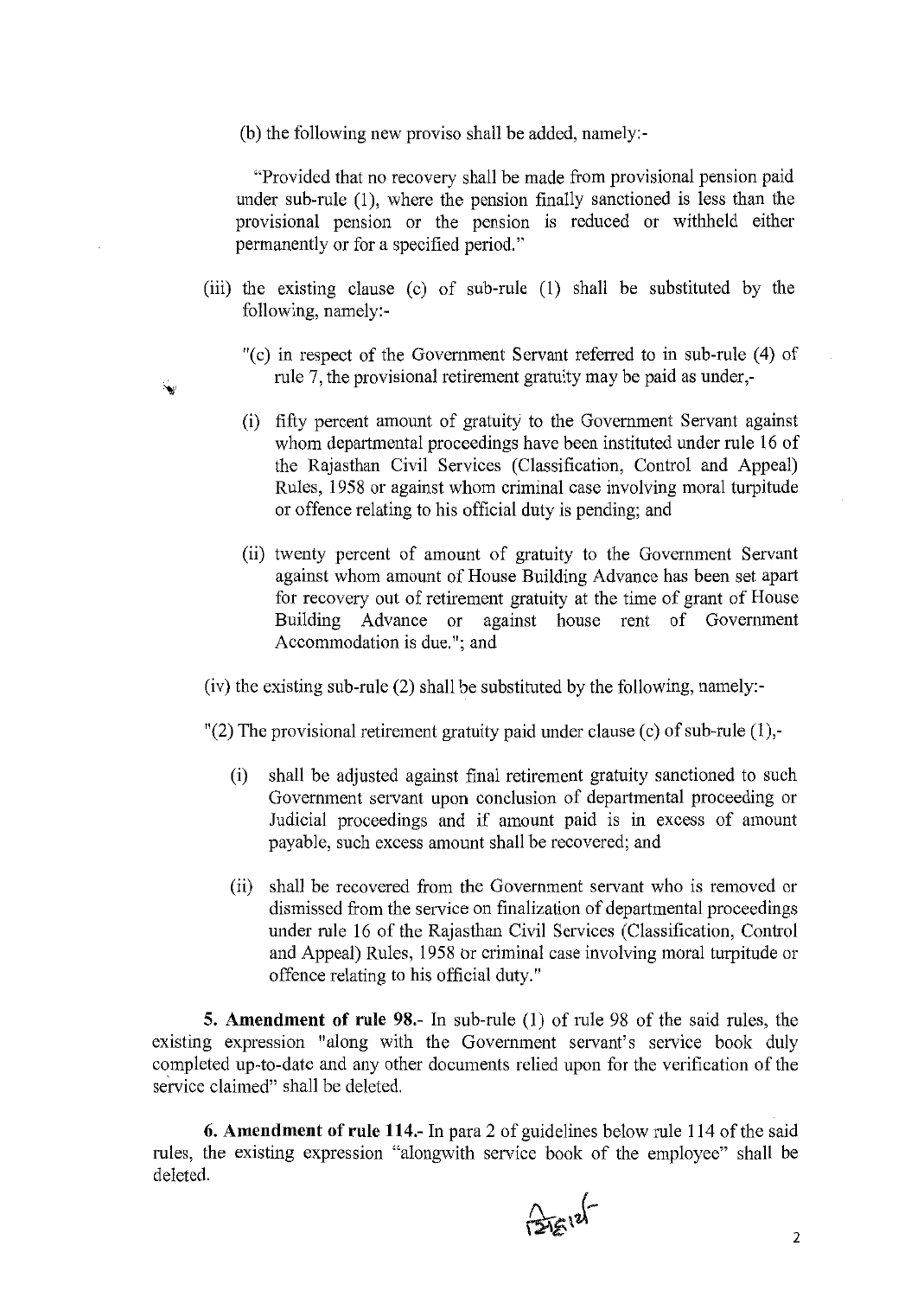7. Amendment of Appendix VIII.- In Appendix VIII appended to the said rules,-

- (i) in sub-clause (ii) of clause (22), the existing expression ", Service Book" shall be deleted; and
- (ii) in clause (27), the existing expression "alongwith the Service Book duly completed and any other documents" shall be deleted.

8. Amendment of Form 8.- The existing serial number 5 and entries thereto of List of Enclosures of Form 8 appended to the said rules shall be deleted.

9. Amendment of Form 19.- The existing serial number 2 and entries thereto ofList of enclosures of Form 19 appended to the said rules shall be deleted.

10. Substitution of Form 33.- The existing Form 33 appended to the said rules shall be substituted by the following, namely:-

# "FORM NO. 33 FORM FOR SANCTIONING PROVISIONAL PENSION/FAMILY PENSION AND RETIREMENT/DEATH GRATUITY

(See Rule 86, 90 and 99)

1. 2. Name of the Government servant Father's Name (and also husband's name in the case of a female Government servant)

Photograph attested by Head of Office

- 3. Date of birth (by Christian era)
- 4. Permanent residential address
- 5. Present or last appointment including name of establishment: (i) Substantive (ii) Officiating, if any.
- 6. Date of beginning of service
- 7. Date of ending of service/Date of Death (For Family Pension)
- 8. Total qualifying service which counts for pension.
- 9. Emoluments reckoning for Pension and Gratuity.

#### PART-I

- 10. Amount of Pension:
	- Emoluments last Completed six monthly drawn period of qualifying drawn period of qualifying<br> $\frac{\text{period of } \text{quality}}{X \times \text{service } (\text{Maximum } 56)}$  $=$   $=$ Pension Amount 2  $\sim$  56

 $\int \frac{1}{2}$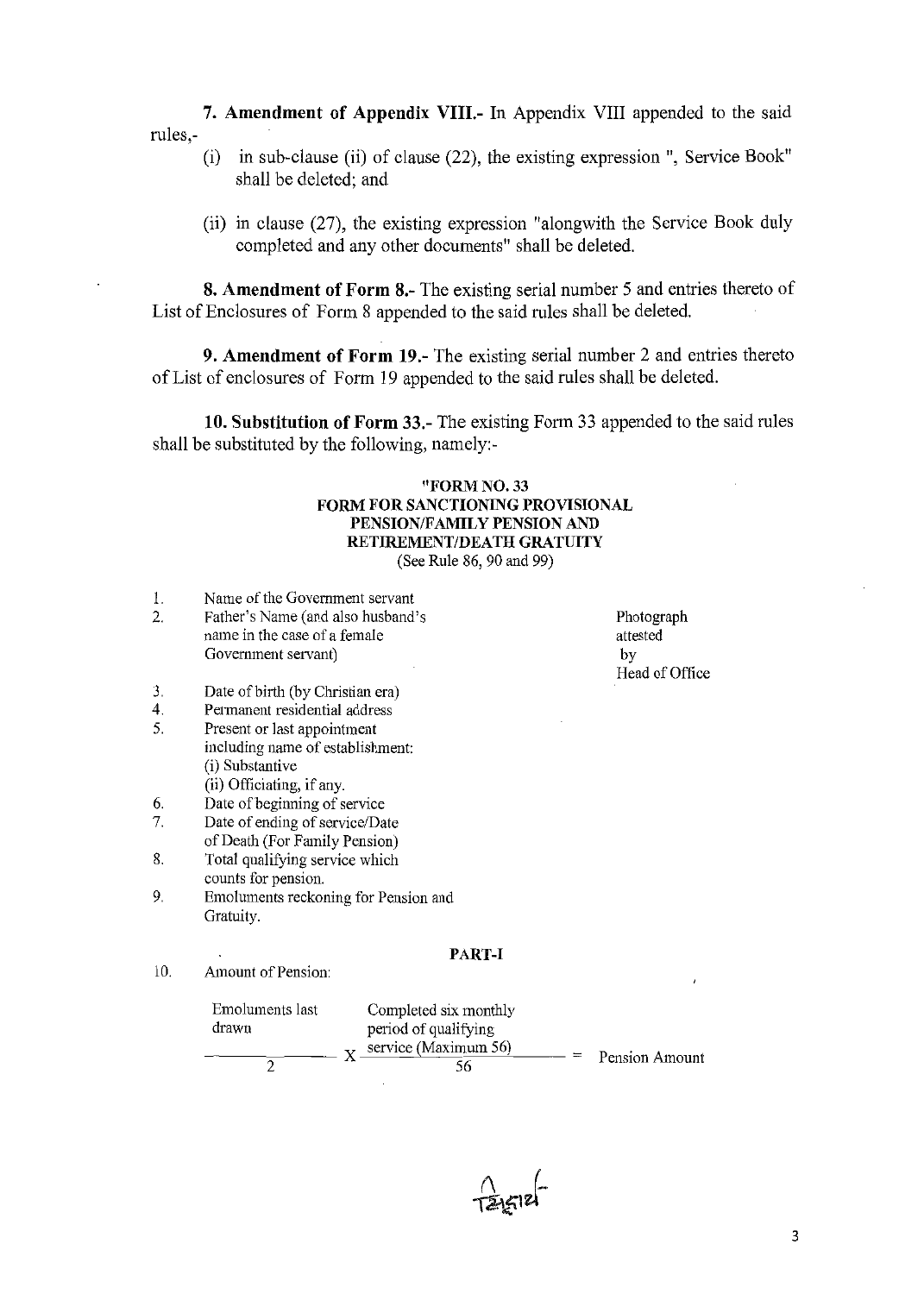II. Amount of Retirement gratuity:

|     | Emoluments<br>last drawn |                                                                                                                            | Completed six monthly<br>period of qualifying<br>$\bf{X}$<br>service                                                                                   |                         | Amount of<br>retirement<br>gratuity                                                                                                                  |  |
|-----|--------------------------|----------------------------------------------------------------------------------------------------------------------------|--------------------------------------------------------------------------------------------------------------------------------------------------------|-------------------------|------------------------------------------------------------------------------------------------------------------------------------------------------|--|
|     |                          | 4                                                                                                                          |                                                                                                                                                        |                         |                                                                                                                                                      |  |
|     |                          | prescribed under these rules.).                                                                                            | <b>OR</b><br>$16\frac{1}{2}$ times of emoluments at the time of<br>retirement, whichever is less (This amount<br>should not exceed the maximum ceiling |                         |                                                                                                                                                      |  |
| 12. |                          |                                                                                                                            | Provisional Pension = $100\%$ of amount arrived at item No.10.                                                                                         |                         |                                                                                                                                                      |  |
|     |                          | 13. Provisional Gratuity = $Rs$                                                                                            |                                                                                                                                                        | 20%<br>(as per rule 86) | 1. Upto 75% of the amount arrived at<br>item No.11 if no amount of HBA<br>has been set apart for recovery out<br>of gratuity otherwise not exceeding |  |
|     | ٠,                       |                                                                                                                            |                                                                                                                                                        | 20%<br>(as per rule 90) | 2. Upto 50% of the amount arrived at<br>item No.11 if no amount of HBA<br>has been set apart for recovery out<br>of gratuity otherwise not exceeding |  |
| 14. | (a)                      | Details of amount<br>recoverable from<br>gratuity under sub-<br>rule $(3)$ of rule 94                                      |                                                                                                                                                        |                         |                                                                                                                                                      |  |
|     | (b)                      | Net amount payable of<br>provisional Gratuity                                                                              | (item No.13 minus item No.14(a)                                                                                                                        | $=$ Rs                  |                                                                                                                                                      |  |
|     |                          |                                                                                                                            | <b>PART-II</b>                                                                                                                                         |                         |                                                                                                                                                      |  |
| 15. | (i)<br>(ii)<br>(iii)     | Amount of Family Pension<br>Emoluments at the time<br>of death<br>Minimum Family pension<br>as per rules<br>Family pension |                                                                                                                                                        | X 30 percent            |                                                                                                                                                      |  |
|     |                          | (whichever higher<br>between (i) or (ii) above                                                                             |                                                                                                                                                        |                         |                                                                                                                                                      |  |
| 16. | more)                    | Amount of family pension at enhanced<br>rates (if service rendered is 7 years or                                           |                                                                                                                                                        |                         |                                                                                                                                                      |  |
|     | (a)                      | (i)                                                                                                                        | Fifty percent of emoluments                                                                                                                            |                         | $=$ Rs                                                                                                                                               |  |
|     |                          |                                                                                                                            |                                                                                                                                                        |                         |                                                                                                                                                      |  |

 $\frac{1}{1246}$ 12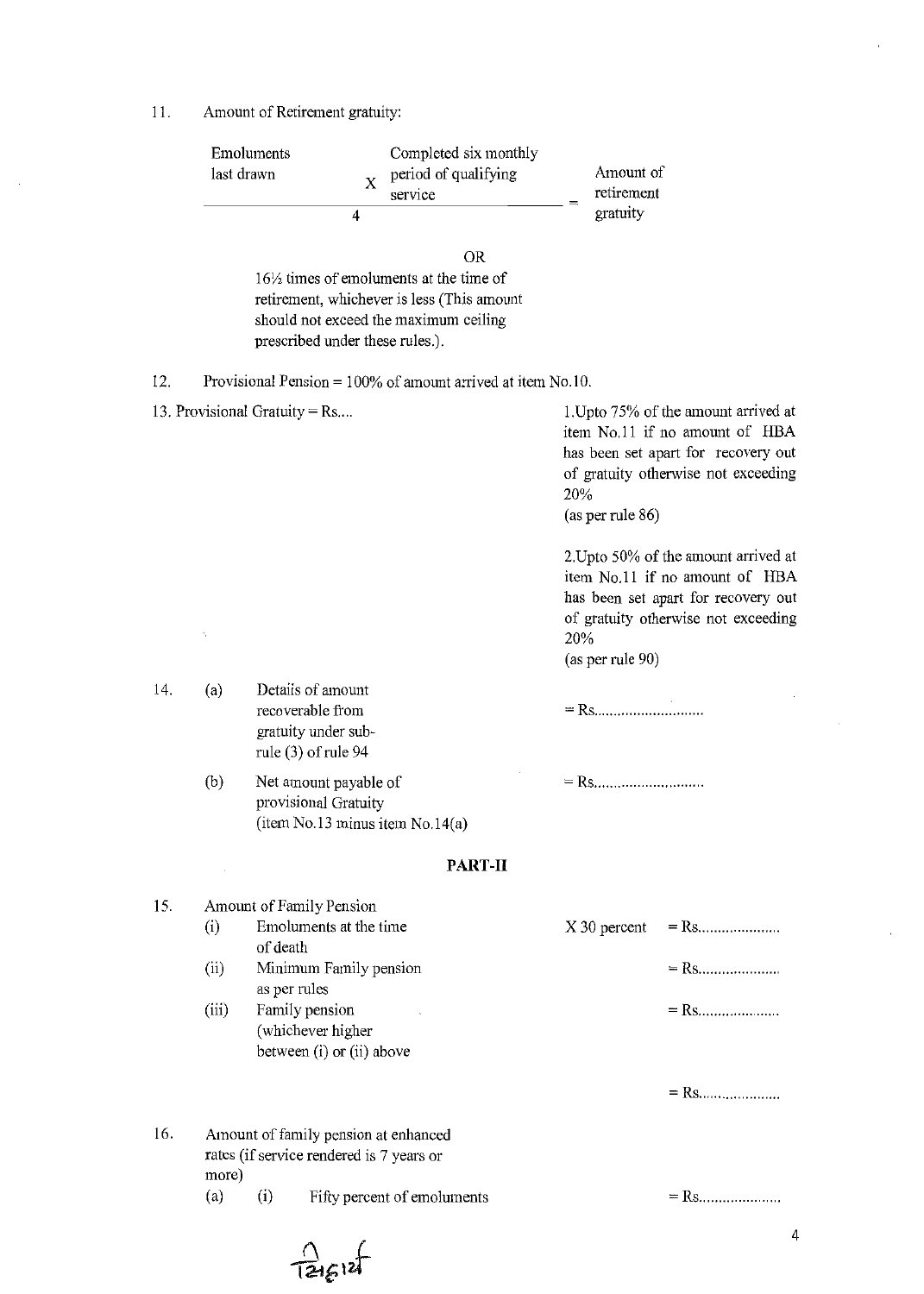|     | (ii)                             | Double the amount of pension         |  |  |  |
|-----|----------------------------------|--------------------------------------|--|--|--|
|     |                                  | determined at item No.15(i) above    |  |  |  |
|     |                                  | Amount of family pension at          |  |  |  |
|     |                                  | enhanced rate (amount of (i)         |  |  |  |
|     |                                  | or (ii) whichever is less)           |  |  |  |
| (b) | where workmen's Compensation Act |                                      |  |  |  |
|     |                                  | is applicable                        |  |  |  |
|     | (i)                              | Fifty percent of emoluments          |  |  |  |
|     | (ii)                             | One and half time the amount of      |  |  |  |
|     |                                  | pension determined at item No.15 (i) |  |  |  |
|     |                                  | above                                |  |  |  |
|     |                                  | Amount of Family pension at          |  |  |  |
|     |                                  | enhanced rate (amount at (i) or (ii) |  |  |  |
|     |                                  | whichever is less)                   |  |  |  |
|     |                                  |                                      |  |  |  |

Note:- The amount under (a) or (b) shall not exceed as per applicable rules.

# 17. **Amount of Death Gratuity Length of qualifying service:**

| Less than one year<br>One year or more but less     |                                                                                                                                         |  |  |
|-----------------------------------------------------|-----------------------------------------------------------------------------------------------------------------------------------------|--|--|
| than five years<br>Five years or more but less than |                                                                                                                                         |  |  |
| twenty years                                        |                                                                                                                                         |  |  |
| Twenty years or more                                | completed six monthly<br>X period of qualifying<br>half of<br>service subject to maximum<br>emoluments<br>of 33 times of<br>emoluments. |  |  |

Note: This amount should not exceed the maximum ceiling prescribed under rule 55 of the RCS (Pension) Rules, 1996.

| 18. | Provisional Family Pension                                                           | 100% of amount determining at<br>item $No.15/16$ as the case may<br>be. |
|-----|--------------------------------------------------------------------------------------|-------------------------------------------------------------------------|
| 19. | Provisional Death Gratuity                                                           | 75% of amount determined at<br>item No.17.                              |
| 20. | Details of amount recoverable<br>Out of Gratuity under<br>sub-rule $(4)$ of rule 98  |                                                                         |
| 21. | Net amount payable of<br>provisional Death Gratuity<br>(item No.19 minus item No.20) |                                                                         |